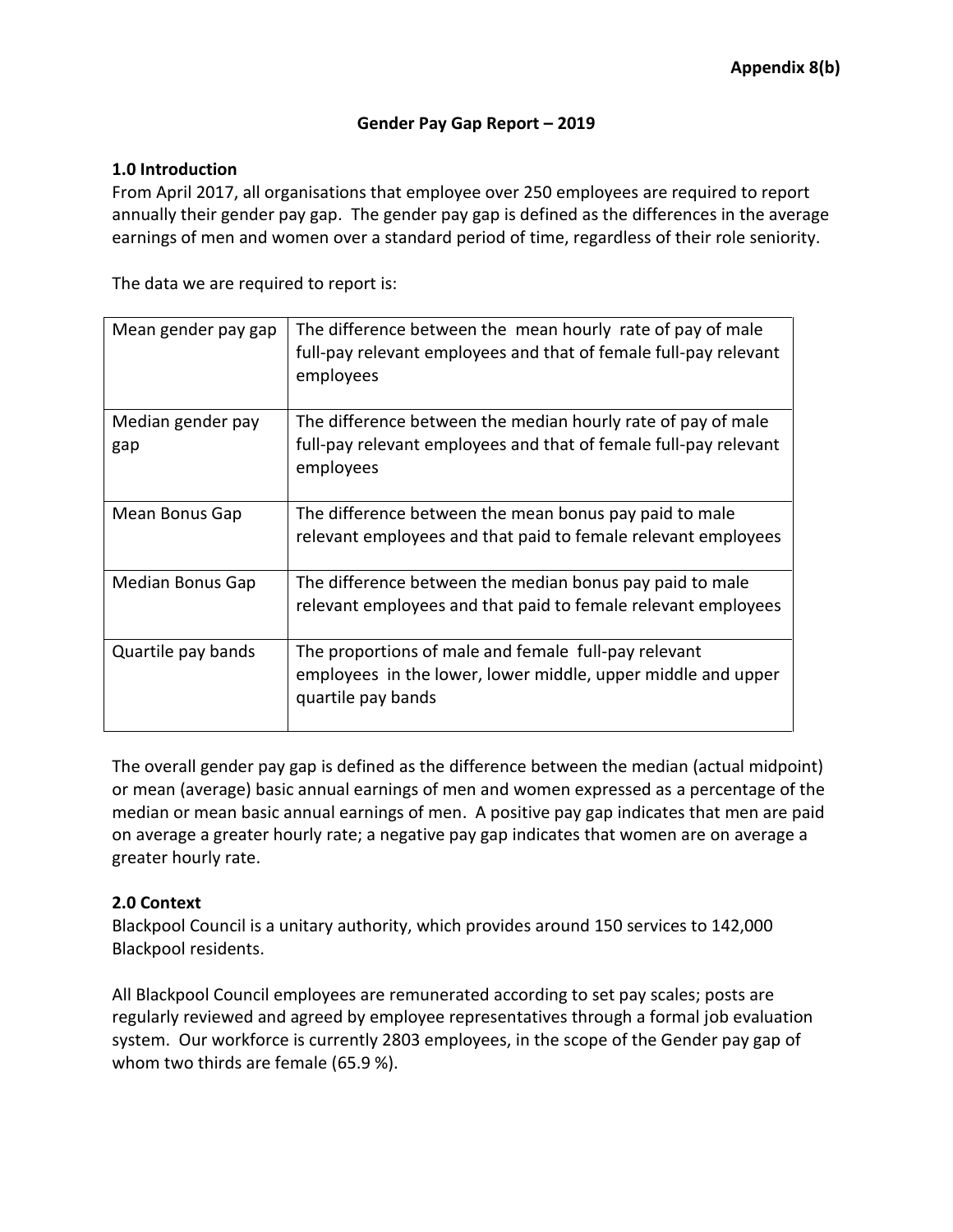Blackpool Council is committed to eliminating discrimination and encouraging equality and diversity in our workforce. This approach is endorsed in our Council Plan, which includes an assurance of equality and fairness in respect of gender.

Our equality objectives aim to get more people to tell us they experience fair treatment by Council services; to make our workforce representative of our communities, with more people from diverse backgrounds involved in decision-making at every level; that equality and diversity is embedded in staff culture; and that we celebrate growing diversity and increase respect and understanding for all.

## **3.0 Data**

Blackpool's Gender Pay Gap as at 31 March 2019 is as follows:

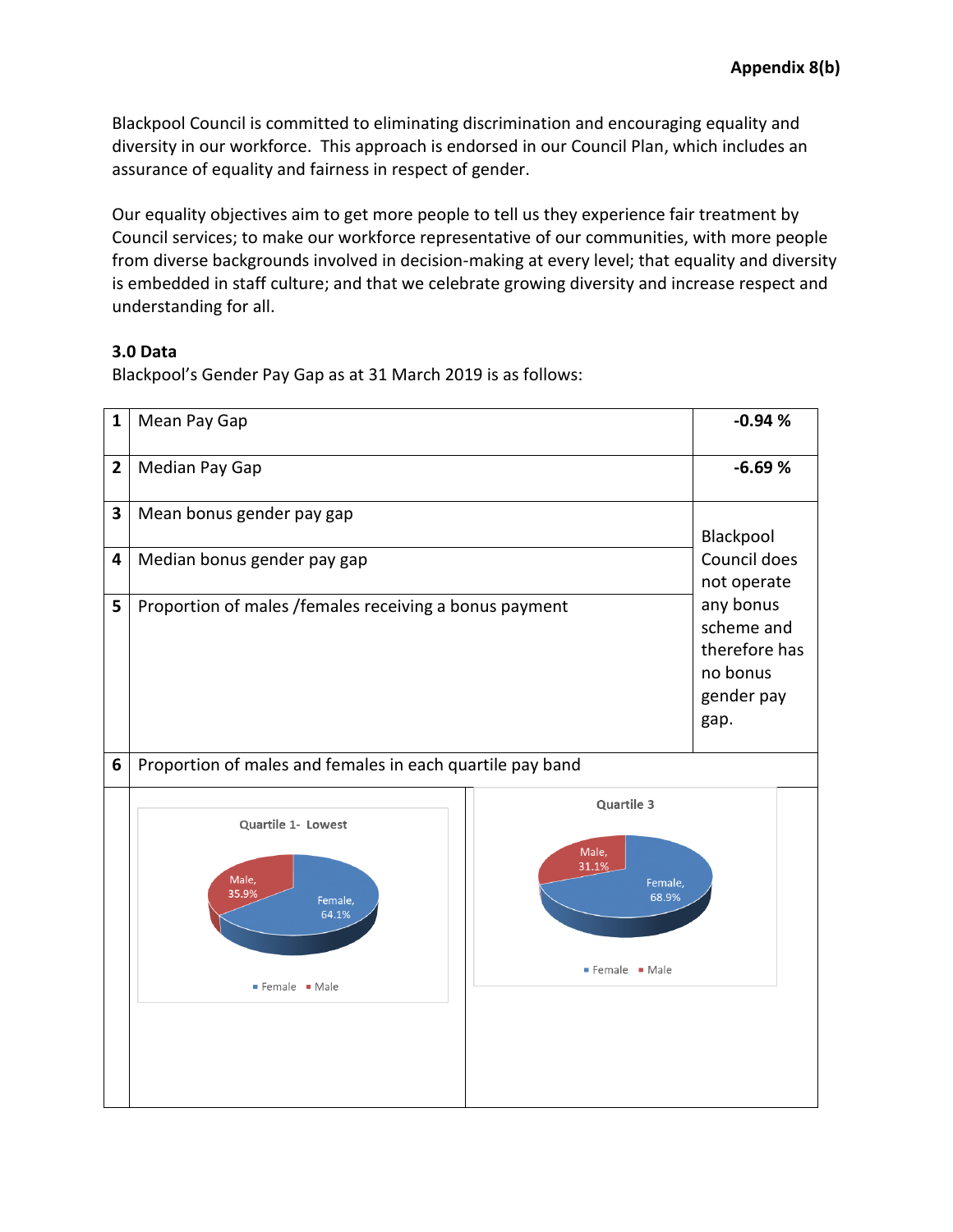

# **4.0 Findings**

You will see that if you compare the Mean Gender Pay Gap data of **–0.94 %** and the Median Gender Pay Gap **-6.69 %** to the national picture, if fairs very favorably as the median pay gap among all companies that have reported is **8.9% (**Source : Office of National statistics)

Although these figures are favourable for the Council, we are not complacent and will continue to monitor our performance, along with initiatives that we have in place which have contributed to these results such as:

- Family friendly
- $\checkmark$  Actively supporting parents returning to work from maternity leave, shared parental leave or adoption leave by offering job share, career break or part time opportunities.
- $\checkmark$  Flexible working (Flexitime) in many locations.
- $\checkmark$  Voluntary Reduced Hours.
- $\checkmark$  Signposting Childcare Information.
- $\checkmark$  Compassionate/Special Leave arrangements.
- **•** Learning and Development
- $\checkmark$  Annual and interim appraisals for all staff to allow the opportunity to discuss key work objectives and learning and development needs.
- $\checkmark$  Mandatory Equalities E-learning for all.
- $\checkmark$  360-degree feedback process for managers.